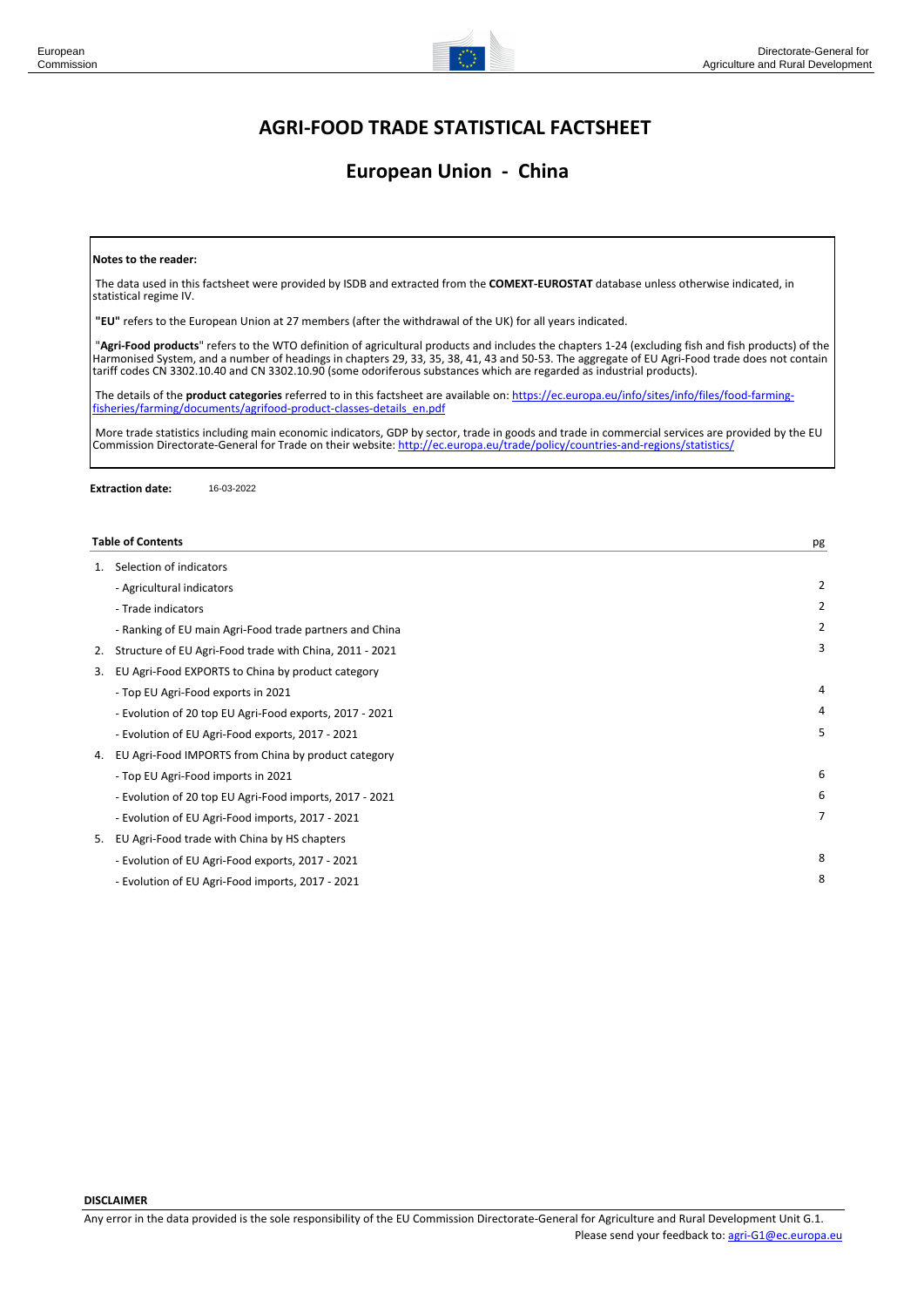### **1. Selection of indicators**

### **Agricultural indicators**

|                                  | Unit                    | Period | World | Partner     |  |  |  |  |  |
|----------------------------------|-------------------------|--------|-------|-------------|--|--|--|--|--|
| Agriculture, value added         | (% of GDP)              | 2020   | 4.3   |             |  |  |  |  |  |
| <b>Employment in agriculture</b> | (% of total employment) | 2019   | 26.7  | 25.3        |  |  |  |  |  |
| Arable land                      | (ha)                    | 2018   | n.a.  | 119 488 700 |  |  |  |  |  |
| 4 Crop production index          | $(2004 2006 = 100)$     | 2014   | 0.2   | 96.9        |  |  |  |  |  |
| Livestock production index       | $(2004 2006 = 100)$     | 2014   | 0.2   | 100.1       |  |  |  |  |  |
| 6   Food production index        | $(2004 2006 = 100)$     | 2014   | 0.2   | 97.8        |  |  |  |  |  |
| Rural population                 | (% of total population) | 2020   | 43.8  | 38.6        |  |  |  |  |  |
| Source: World Bank               |                         |        |       |             |  |  |  |  |  |

### **Trade indicators**

|                                           | Unit  | Exports   | <b>Imports</b> | <b>Balance</b> |
|-------------------------------------------|-------|-----------|----------------|----------------|
| EU27 Agri-Food trade with China           |       |           |                |                |
| Agri-Food trade value                     | m EUR | 17 13 5   | 6094           | 11041          |
| as share of EU27 total Agri-Food trade    | (%)   | 8.7       | 4.7            |                |
| - as share of EU27 total trade with China | (%)   | 7.7       | 1.3            |                |
| % change 2020 - 2021                      |       | $-3.1$    | 18.7           |                |
| Annual rate of change from 2011 - 2021    | (%)   | 14.2      | 4.5            |                |
|                                           |       |           |                |                |
|                                           |       |           |                |                |
| <b>EU27 total trade with China</b>        |       |           |                |                |
| Total trade value                         | m EUR | 223 380   | 472 348        | $-248968$      |
| as share of EU27 total trade              | (%)   | 10.2      | 22.4           |                |
|                                           |       |           |                |                |
| <b>EU27 world trade</b>                   |       |           |                |                |
| Total trade value                         | m EUR | 2 180 402 | 2 112 458      | 67944          |
| Total Agri-Food trade                     | m EUR | 198 068   | 130 158        | 67910          |
| - as share of EU27 total trade            | (%)   | 9.1       | 6.2            | 100.0          |

## **Ranking of EU main Agri-Food trade partners and China**

|                | <b>Top Destinations: 2021</b> | Value<br>(million<br>EUR) | % Share<br>Extra-EU |                | <b>Top Origins: 2021</b> | Value<br>(million<br>EUR) | % Share<br>Extra-EU |
|----------------|-------------------------------|---------------------------|---------------------|----------------|--------------------------|---------------------------|---------------------|
| 1              | United Kingdom                | 41926                     | 21.4                | $\mathbf{1}$   | <b>Brazil</b>            | 13 542                    | 10.5                |
| $\overline{2}$ | <b>USA</b>                    | 24 4 9 9                  | 12.5                | $\overline{2}$ | United Kingdom           | 11837                     | 9.2                 |
| 3              | China                         | 17 135                    | 8.7                 | 3              | <b>USA</b>               | 9 2 5 8                   | 7.2                 |
| $\overline{4}$ | Switzerland                   | 9846                      | 5.0                 | $\overline{4}$ | Ukraine                  | 6896                      | 5.3                 |
| 5              | Japan                         | 7384                      | 3.8                 | 5              | China                    | 6094                      | 4.7                 |
| 6              | Russia                        | 7355                      | 3.7                 | 6              | Indonesia                | 5 6 0 7                   | 4.3                 |
| $\overline{7}$ | Norway                        | 5412                      | 2.8                 | 7              | Argentina                | 5 1 8 9                   | 4.0                 |
| 8              | Canada                        | 4 0 4 9                   | 2.1                 | 8              | Turkey                   | 5 0 3 0                   | 3.9                 |
| 9              | South Korea                   | 3939                      | 2.0                 | 9              | Switzerland              | 4520                      | 3.5                 |
| 10             | Saudi Arabia                  | 3631                      | 1.8                 | 10             | <b>Ivory Coast</b>       | 3 3 4 0                   | 2.6                 |
| 11             | Turkey                        | 3555                      | 1.8                 | 11             | India                    | 2920                      | 2.3                 |
| 12             | Australia                     | 3 2 9 9                   | 1.7                 | 12             | Canada                   | 2828                      | 2.2                 |
| 13             | Ukraine                       | 3 1 0 7                   | 1.6                 | 13             | Peru                     | 2 7 0 8                   | 2.1                 |
| 14             | Algeria                       | 2950                      | 1.5                 | 14             | Malaysia                 | 2680                      | 2.1                 |
| 15             | Israel                        | 2647                      | 1.3                 | 15             | Morocco                  | 2628                      | 2.0                 |
| 16             | Morocco                       | 2 3 6 4                   | 1.2                 | 16             | South Africa             | 2 2 9 1                   | 1.8                 |
| 17             | <b>United Arab Emirates</b>   | 2 3 4 7                   | 1.2                 | 17             | Vietnam                  | 2 2 3 3                   | 1.7                 |
| 18             | Egypt                         | 2 1 8 1                   | 1.1                 | 18             | Russia                   | 2 1 8 0                   | 1.7                 |
| 19             | Hong Kong                     | 2 1 5 7                   | 1.1                 | 19             | Colombia                 | 2 1 4 5                   | 1.7                 |
| 20             | Singapore                     | 1957                      | 1.0                 | 20             | Serbia                   | 1962                      | 1.5                 |
|                | Rest of the World             | 44 5 60                   | 21.7                |                | Rest of the World        | 33 352                    | 25.0                |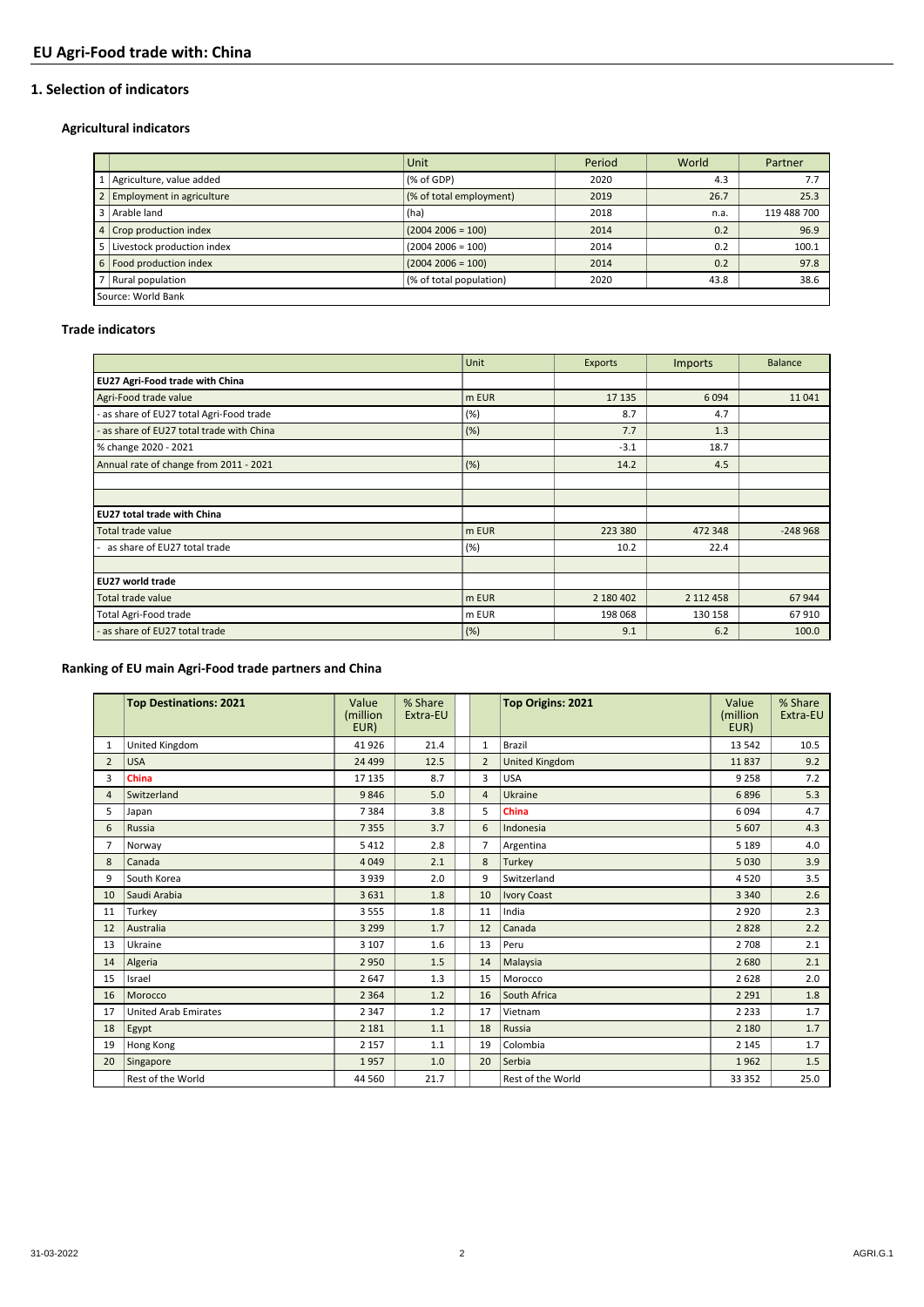### **EU Agri-Food trade with: China**

### **2. Structure of EU Agri-Food trade with China, 2011 - 2021**

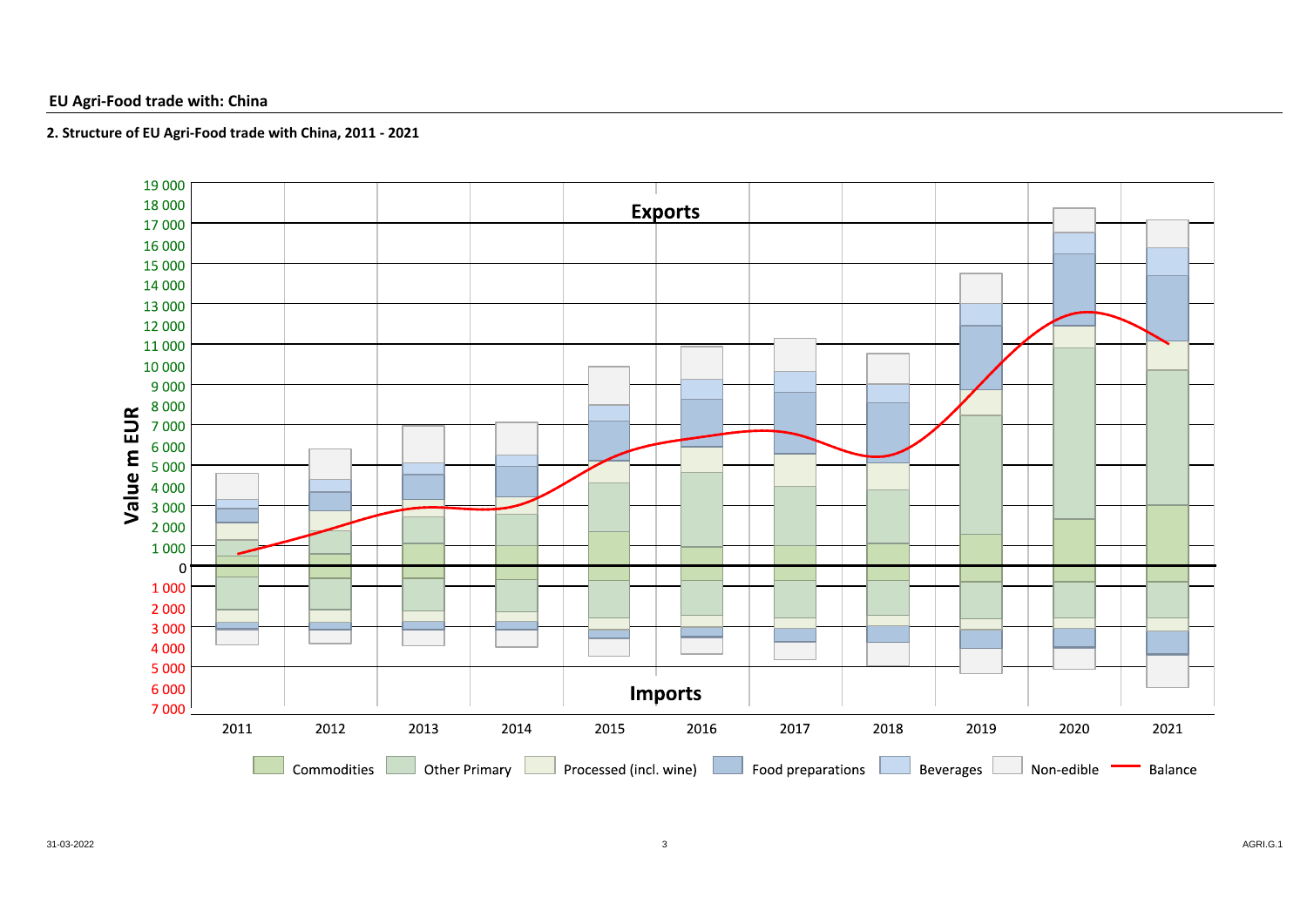## **3. EU Agri-Food EXPORTS to China by product category**

#### **Top EU Agri-Food exports to China in 2021**



#### **Evolution of 20 top EU Agri-Food exports to China, 2017 - 2021**

|                |                                                                      | <b>Exports</b> |         |                     |      |         |                                  |                     |  |
|----------------|----------------------------------------------------------------------|----------------|---------|---------------------|------|---------|----------------------------------|---------------------|--|
|                |                                                                      |                |         | Value (million EUR) |      |         |                                  | %                   |  |
|                |                                                                      | 2017           | 2018    | 2019                | 2020 | 2021    | Share in all<br><b>Agri 2021</b> | Change<br>2020-2021 |  |
| $\mathbf{1}$   | Pigmeat, fresh, chilled and frozen                                   | 1 2 0 4        | 989     | 3 2 8 7             | 5718 | 3929    | 22.9                             | $-31.3$             |  |
| $\overline{2}$ | Infant food and other cereals, flour, starch or milk<br>preparations | 2 3 4 4        | 2 2 8 9 | 2416                | 2619 | 2 1 4 6 | 12.5                             | $-18.1$             |  |
| 3              | Offal, animal fats and other meats, fresh, chilled and<br>frozen     | 1098           | 1025    | 1698                | 1806 | 1736    | 10.1                             | $-3.9$              |  |
| 4              | Wine, vermouth, cider and vinegar                                    | 1 1 5 9        | 969     | 876                 | 677  | 888     | 5.2                              | 31.2                |  |
| 5              | Milk powders and whey                                                | 562            | 568     | 735                 | 794  | 867     | 5.1                              | 9.2                 |  |
| 6              | Spirits and liqueurs                                                 | 539            | 496     | 597                 | 536  | 865     | 5.0                              | 61.4                |  |
| 7              | Cereals, other than wheat and rice                                   | 38             | 105     | 242                 | 373  | 811     | 4.7                              | 117.4               |  |
| 8              | Fresh milk and cream, buttermilk and yoghurt                         | 408            | 371     | 469                 | 604  | 748     | 4.4                              | 23.8                |  |
| 9              | Wheat                                                                | 0              | 27      | 168                 | 578  | 423     | 2.5                              | $-26.8$             |  |
| 10             | Cotton, flax and hemp, and plaiting materials                        | 330            | 438     | 558                 | 363  | 403     | 2.4                              | 11.0                |  |
| 11             | Beer                                                                 | 419            | 350     | 358                 | 370  | 373     | 2.2                              | 0.8                 |  |
| 12             | Food preparations, not specified                                     | 268            | 289     | 329                 | 355  | 350     | 2.0                              | $-1.4$              |  |
| 13             | Vegetable oils other than palm & olive oils                          | 57             | 68      | 90                  | 183  | 343     | 2.0                              | 87.4                |  |
| 14             | Casein, other albuminoidal substances and modified<br>starches       | 162            | 162     | 196                 | 251  | 330     | 1.9                              | 31.5                |  |
| 15             | Raw hides, skins and furskins                                        | 720            | 464     | 420                 | 315  | 320     | 1.9                              | 1.6                 |  |
| 16             | Pet food                                                             | 110            | 104     | 121                 | 209  | 229     | 1.3                              | 9.6                 |  |
| 17             | Pasta, pastry, biscuits and bread                                    | 139            | 125     | 133                 | 153  | 223     | 1.3                              | 45.8                |  |
| 18             | Chocolate, confectionery and ice cream                               | 166            | 162     | 172                 | 181  | 215     | 1.3                              | 18.8                |  |
| 19             | Waters and soft drinks                                               | 75             | 82      | 96                  | 128  | 184     | 1.1                              | 43.8                |  |
| 20             | Cheese                                                               | 83             | 78      | 98                  | 123  | 175     | 1.0                              | 42.3                |  |
|                | Remaining Agri-Food products                                         | 1354           | 1315    | 1416                | 1348 | 1576    | 9.2                              | 16.9                |  |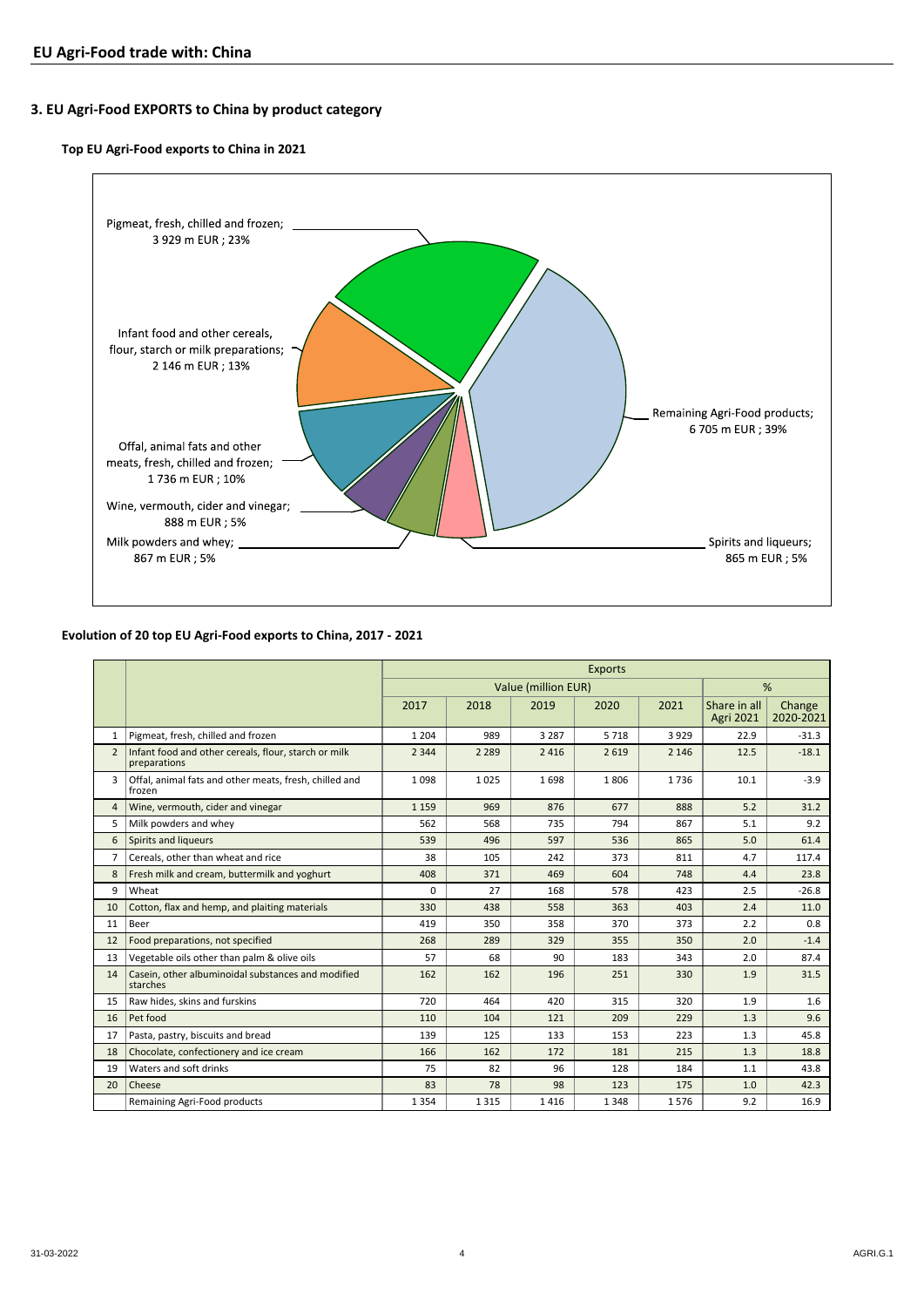### **Evolution of EU Agri-Food exports to China, 2017 - 2021**

|                                                                                                               | <b>Exports</b>                |                                |                                |                       |                    |                                  |                          |
|---------------------------------------------------------------------------------------------------------------|-------------------------------|--------------------------------|--------------------------------|-----------------------|--------------------|----------------------------------|--------------------------|
|                                                                                                               |                               |                                | Value (million EUR)            |                       |                    |                                  | %                        |
|                                                                                                               | 2017                          | 2018                           | 2019                           | 2020                  | 2021               | Share in all<br><b>Agri 2021</b> | Change<br>2020-2021      |
| Agri Food                                                                                                     | 11 2 35                       | 10 477                         | 14 477                         | 17684                 | 17 135             | 100.0                            | $-3.1$                   |
| Agricultural food and feed products                                                                           | 5 5 2 5                       | 5090                           | 8698                           | 11889                 | 11 133             | 65.0                             | $-6.4$                   |
| - Commodities                                                                                                 | 965                           | 1076                           | 1569                           | 2 3 1 3               | 2998               | 17.5                             | 29.6                     |
| - Wheat                                                                                                       | $\mathbf{0}$                  | 27                             | 168                            | 578                   | 423                | 2.5                              | $-26.8$                  |
| Cereals, other than wheat and rice<br>Rice                                                                    | 38<br>$\pmb{0}$               | 105<br>$\mathbf 0$             | 242<br>$\pmb{0}$               | 373<br>$\mathbf 0$    | 811<br>$\mathbf 0$ | 4.7<br>0.0                       | 117.4                    |
| - Flours and other products of the milling industry                                                           | 13                            | 13                             | 13                             | 29                    | 23                 | 0.1                              | $-20.7$                  |
| - Malt                                                                                                        | $\overline{2}$                | $\overline{4}$                 | $\overline{4}$                 | $\overline{2}$        | $\overline{3}$     | 0.0                              | 50.0                     |
| -- Starches, inulin & gluten                                                                                  | 22                            | 12                             | 15                             | 25                    | 21                 | 0.1                              | $-16.0$                  |
| --Soyabeans                                                                                                   | $\mathbf{0}$                  | $\mathbf{0}$                   | $\mathbf{0}$                   | $\mathbf{0}$          | $\mathbf 0$        | 0.0                              |                          |
| - - Oilseeds, other than soyabeans<br>Palm & palm kernel oils                                                 | $\overline{4}$<br>$\mathbf 0$ | 8<br>$\mathbf 0$               | 17<br>$\mathbf{1}$             | 24<br>$\mathbf 0$     | 37<br>$\mathbf{0}$ | 0.2<br>0.0                       | 54.2                     |
| Vegetable oils other than palm & olive oils                                                                   | 57                            | 68                             | 90                             | 183                   | 343                | 2.0                              | 87.4                     |
| Oilcakes                                                                                                      | $\mathbf{0}$                  | $\mathbf{1}$                   | $\mathbf{1}$                   | 9                     | 76                 | 0.4                              | 744.4                    |
| Other feed and feed ingredients                                                                               | 39                            | 67                             | 83                             | 51                    | 116                | 0.7                              | 127.5                    |
| Beet and cane sugar                                                                                           | $\overline{2}$                | $\overline{2}$                 | $\mathbf{1}$                   | $\overline{2}$        | $\overline{3}$     | 0.0                              | 50.0                     |
| Sugar, other than beet & cane<br>Milk powders and whev                                                        | 16                            | 29                             | 29                             | 54<br>794             | 55                 | 0.3<br>5.1                       | 1.9<br>9.2               |
| <b>Butter</b>                                                                                                 | 562<br>107                    | 568<br>68                      | 735<br>65                      | 75                    | 867<br>86          | 0.5                              | 14.7                     |
| Gums, resins and plant extracts                                                                               | 69                            | 72                             | 73                             | 82                    | 105                | 0.6                              | 28.0                     |
| Unroasted coffee, tea in bulk & mate                                                                          | $\overline{2}$                | $\overline{2}$                 | 3                              | $\overline{2}$        | $\overline{2}$     | 0.0                              | 0.0                      |
| - - Cocoa beans                                                                                               | $\mathbf{0}$                  | $\mathbf{0}$                   | $\overline{0}$                 | $\mathbf{0}$          | $\mathbf{0}$       | 0.0                              |                          |
| - - Cocoa paste and powder                                                                                    | 30                            | 30                             | 26                             | 26                    | 27                 | 0.2                              | 3.8                      |
| - - Agricultural commodities, not specified                                                                   | $\mathbf{0}$                  | $\mathbf{0}$                   | $\overline{2}$                 | $\overline{3}$        | $\mathbf{0}$       | 0.0                              | $-100.0$                 |
| - Other primary<br>- - Live animals                                                                           | 2972<br>36                    | 2 6 4 5<br>28                  | 5841<br>35                     | 8457<br>51            | 6693<br>50         | 39.1<br>0.3                      | $-20.9$<br>$-2.0$        |
| - Bovine meat, fresh, chilled and frozen                                                                      | $\mathbf{1}$                  | $\overline{3}$                 | 52                             | 38                    | 16                 | 0.1                              | $-57.9$                  |
| Pigmeat, fresh, chilled and frozen                                                                            | 1 2 0 4                       | 989                            | 3 2 8 7                        | 5718                  | 3929               | 22.9                             | $-31.3$                  |
| - Poultry meat, fresh, chilled and frozen                                                                     | $\overline{7}$                | 10                             | 54                             | 14                    | $\mathbf{1}$       | 0.0                              | $-92.9$                  |
| - Sheep and goat meat, fresh, chilled and frozen                                                              | $\mathbf{1}$                  | $\mathbf 0$                    | $\mathbf{0}$                   | $\mathbf{0}$          | $\mathbf{0}$       | 0.0                              |                          |
| Offal, animal fats and other meats, fresh, chilled and frozen                                                 | 1098                          | 1025                           | 1698                           | 1806                  | 1736               | 10.1                             | $-3.9$                   |
| Fresh milk and cream, buttermilk and yoghurt<br>- - Eggs and honey                                            | 408<br>6                      | 371<br>$\overline{2}$          | 469<br>3                       | 604<br>$\overline{2}$ | 748<br>3           | 4.4<br>0.0                       | 23.8<br>50.0             |
| Vegetables, fresh, chilled and dried                                                                          | 11                            | $\overline{4}$                 | 9                              | 16                    | 25                 | 0.1                              | 56.3                     |
| -- Fruit, fresh or dried, excl. citrus & tropical fruit                                                       | 73                            | 76                             | 86                             | 78                    | 62                 | 0.4                              | $-20.5$                  |
| - - Citrus fruit                                                                                              | 23                            | 29                             | 45                             | 10                    | $\overline{2}$     | 0.0                              | $-80.0$                  |
| -- Tropical fruit, fresh or dried, nuts and spices                                                            | 13                            | 9                              | 10                             | 11                    | 8                  | 0.0                              | $-27.3$                  |
| - - Miscellaneous seeds and hop cones<br>-- Agricultural primary food products, not specified                 | 91                            | 98                             | 94                             | 108                   | 113                | 0.7                              | 4.6                      |
| Processed (incl. wine)                                                                                        | 1588                          | 1 3 6 8                        | 1 2 8 8                        | 1 1 1 9               | 1442               | 8.4                              | 28.9                     |
| - - Meat preparations                                                                                         | 13                            | 11                             | 21                             | 28                    | 42                 | 0.2                              | 50.0                     |
| -- Cheese                                                                                                     | 83                            | 78                             | 98                             | 123                   | 175                | 1.0                              | 42.3                     |
| Olive oil                                                                                                     | 185                           | 135                            | 137                            | 124                   | 149                | 0.9                              | 20.2                     |
| - Preparations of vegetables, fruit or nuts                                                                   | 77                            | 105                            | 80                             | 85                    | 81                 | 0.5                              | $-4.7$                   |
| Fruit juices<br>- Wine, vermouth, cider and vinegar                                                           | 42<br>1 1 5 9                 | 43<br>969                      | 45<br>876                      | 47<br>677             | 65<br>888          | 0.4<br>5.2                       | 38.3<br>31.2             |
| - - Roasted coffee and tea                                                                                    | 29                            | 26                             | 30                             | 36                    | 41                 | 0.2                              | 13.9                     |
| Food preparations and beverages                                                                               | 4090                          | 3928                           | 4 247                          | 4587                  | 4627               | 27.0                             | 0.9                      |
| - Food preparations                                                                                           | 3056                          | 2998                           | 3 1 9 4                        | 3551                  | 3 2 0 2            | 18.7                             | $-9.8$                   |
| - - Chocolate, confectionery and ice cream                                                                    | 166                           | 162                            | 172                            | 181                   | 215                | 1.3                              | 18.8                     |
| -- Infant food and other cereals, flour, starch or milk preparations<br>- - Pasta, pastry, biscuits and bread | 2 3 4 4<br>139                | 2 2 8 9<br>125                 | 2 4 1 6<br>133                 | 2 6 1 9<br>153        | 2 1 4 6<br>223     | 12.5<br>1.3                      | $-18.1$<br>45.8          |
| - - Soups and sauces                                                                                          | 17                            | 14                             | 15                             | <u>19</u>             | 20                 | 0.1                              | 5.3                      |
| - - Coffee and tea extracts                                                                                   | 13                            | 14                             | 8                              | 15                    | 18                 | 0.1                              | 20.0                     |
| -- Food preparations, not specified                                                                           | 268                           | 289                            | 329                            | 355                   | 350                | 2.0                              | $-1.4$                   |
| - Pet food                                                                                                    | 110                           | 104                            | 121                            | 209                   | 229                | 1.3                              | 9.6                      |
| <b>Beverages</b><br>- Waters and soft drinks                                                                  | 1034<br>75                    | 930<br>82                      | 1053<br>96                     | 1036<br>128           | 1425<br>184        | 8.3<br>1.1                       | 37.5<br>43.8             |
| - Beer                                                                                                        | 419                           | 350                            | 358                            | 370                   | 373                | 2.2                              | 0.8                      |
| Spirits and liqueurs                                                                                          | 539                           | 496                            | 597                            | 536                   | 865                | 5.0                              | 61.4                     |
| - - Odoriferous substances                                                                                    | $\mathbf{1}$                  | $\mathbf{1}$                   | $\overline{2}$                 | $\overline{2}$        | $\overline{2}$     | 0.0                              | 0.0                      |
| Non-edible                                                                                                    | 1620                          | 1459                           | 1532                           | 1 2 0 9               | 1375               | 8.0                              | 13.7                     |
| Non-edible<br>- - Raw hides, skins and furskins                                                               | 1620                          | 1459                           | 1532                           | 1 2 0 9               | 1375               | 8.0                              | 13.7                     |
| -- Non-edible animal products                                                                                 | 720<br>81                     | 464<br>77                      | 420<br>75                      | 315<br>38             | 320<br>47          | 1.9<br>0.3                       | $1.6\phantom{0}$<br>23.7 |
| - - Wool and silk                                                                                             | 61                            | 72                             | 42                             | 18                    | 19                 | 0.1                              | 5.6                      |
| -- Cotton, flax and hemp, and plaiting materials                                                              | 330                           | 438                            | 558                            | 363                   | 403                | 2.4                              | 11.0                     |
| -- Cut flowers and plants                                                                                     | 14                            | 15                             | 20                             | 16                    | 17                 | 0.1                              | 6.3                      |
| --Bulbs, roots and live plants                                                                                | 128                           | 113                            | 114                            | 101                   | 104                | 0.6                              | 3.0                      |
| - - Raw tobacco<br>- - Cigars and cigarettes                                                                  | 0<br>15                       | 0<br>16                        | 0<br>16                        | 0<br>19               | 0<br>14            | 0.0<br>0.1                       | $-26.3$                  |
| - Fatty acids and waxes                                                                                       | 58                            | 58                             | 50                             | 45                    | 73                 | 0.4                              | 62.2                     |
| - Sugar alcohols                                                                                              | $\overline{7}$                | 8                              | $\overline{4}$                 | 3                     | $\overline{7}$     | 0.0                              | 133.3                    |
| - Essential oils                                                                                              | 39                            | 32                             | 32                             | 35                    | 39                 | 0.2                              | 11.4                     |
| - - Ethanol                                                                                                   | $\mathbf{1}$                  | $\mathbf{1}$                   | $\mathbf{1}$                   | $\overline{2}$        | $\overline{2}$     | 0.0                              | 0.0                      |
| - - Casein, other albuminoidal substances and modified starches                                               | 162                           | 162                            | 196                            | 251                   | 330                | 1.9                              | 31.5                     |
| -- Non-edible, not specified<br>- Products non-attributable                                                   | 0<br>$\mathbf{1}$             | $\mathbf{1}$<br>$\overline{2}$ | $\mathbf{1}$<br>$\overline{2}$ | 0<br>$\overline{2}$   | 0<br>$1\,$         | 0.0<br>0.0                       | -50.0                    |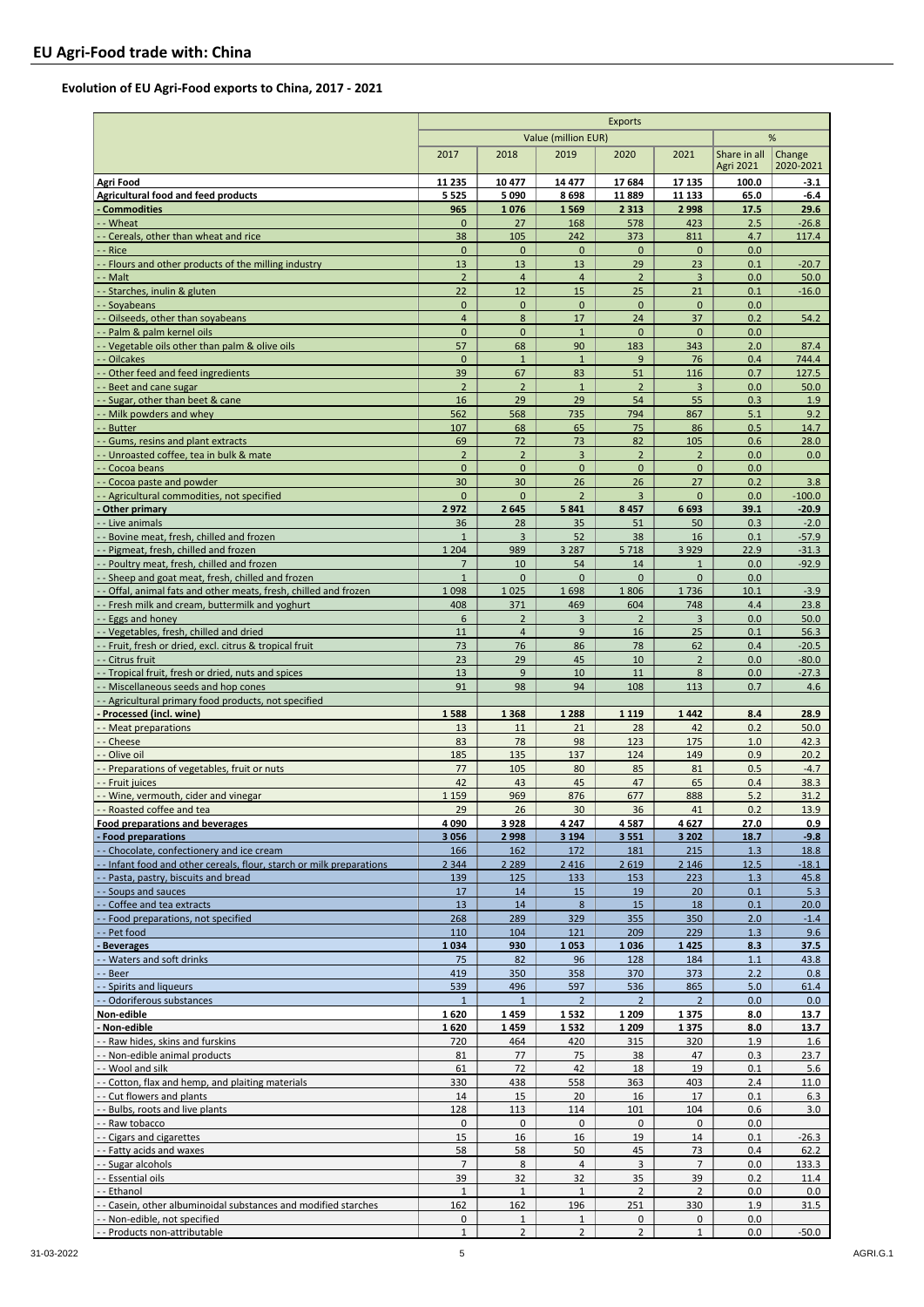### **4. EU Agri-Food IMPORTS from China by product category**

### **Top EU Agri-Food imports from China in 2021**



#### **Evolution of 20 top EU Agri-Food imports from China, 2017 - 2021**

|                |                                                                  | <b>Imports</b> |      |                     |      |      |                           |                     |  |
|----------------|------------------------------------------------------------------|----------------|------|---------------------|------|------|---------------------------|---------------------|--|
|                |                                                                  |                |      | Value (million EUR) |      |      |                           | %                   |  |
|                |                                                                  | 2017           | 2018 | 2019                | 2020 | 2021 | Share in all<br>Agri 2021 | Change<br>2020-2021 |  |
| $\mathbf{1}$   | Fatty acids and waxes                                            | 70             | 231  | 326                 | 239  | 707  | 11.6                      | 195.8               |  |
| $\overline{2}$ | Pet food                                                         | 266            | 373  | 412                 | 449  | 531  | 8.7                       | 18.3                |  |
| 3              | Tropical fruit, fresh or dried, nuts and spices                  | 335            | 350  | 388                 | 440  | 474  | 7.8                       | 7.7                 |  |
| 4              | Preparations of vegetables, fruit or nuts                        | 367            | 341  | 373                 | 380  | 457  | 7.5                       | 20.3                |  |
| 5              | Vegetables, fresh, chilled and dried                             | 541            | 425  | 456                 | 445  | 453  | 7.4                       | 1.8                 |  |
| 6              | Offal, animal fats and other meats, fresh, chilled and<br>frozen | 555            | 573  | 576                 | 484  | 434  | 7.1                       | $-10.3$             |  |
| $\overline{7}$ | Gums, resins and plant extracts                                  | 181            | 212  | 234                 | 266  | 289  | 4.7                       | 8.6                 |  |
| 8              | Wool and silk                                                    | 267            | 339  | 320                 | 226  | 282  | 4.6                       | 24.8                |  |
| 9              | Oilseeds, other than soyabeans                                   | 252            | 200  | 213                 | 259  | 264  | 4.3                       | 1.9                 |  |
| 10             | Food preparations, not specified                                 | 126            | 140  | 173                 | 189  | 248  | 4.1                       | 31.2                |  |
| 11             | Pasta, pastry, biscuits and bread                                | 134            | 140  | 156                 | 152  | 204  | 3.3                       | 34.2                |  |
| 12             | Non-edible animal products                                       | 125            | 111  | 138                 | 101  | 134  | 2.2                       | 32.7                |  |
| 13             | Miscellaneous seeds and hop cones                                | 128            | 116  | 135                 | 140  | 133  | 2.2                       | $-5.0$              |  |
| 14             | Fruit, fresh or dried, excl. citrus & tropical fruit             | 111            | 111  | 131                 | 127  | 116  | 1.9                       | $-8.7$              |  |
| 15             | Bulbs, roots and live plants                                     | 96             | 92   | 86                  | 91   | 115  | 1.9                       | 26.4                |  |
| 16             | Casein, other albuminoidal substances and modified<br>starches   | 61             | 60   | 71                  | 76   | 110  | 1.8                       | 44.7                |  |
| 17             | Soups and sauces                                                 | 52             | 55   | 69                  | 72   | 102  | 1.7                       | 41.7                |  |
| 18             | Unroasted coffee, tea in bulk & mate                             | 152            | 140  | 120                 | 99   | 100  | 1.6                       | 1.0                 |  |
| 19             | <b>Essential oils</b>                                            | 87             | 110  | 100                 | 84   | 94   | 1.5                       | 11.9                |  |
| 20             | <b>Meat preparations</b>                                         | 63             | 71   | 98                  | 78   | 94   | 1.5                       | 20.5                |  |
|                | Remaining Agri-Food products                                     | 717            | 786  | 775                 | 737  | 753  | 12.4                      | 2.2                 |  |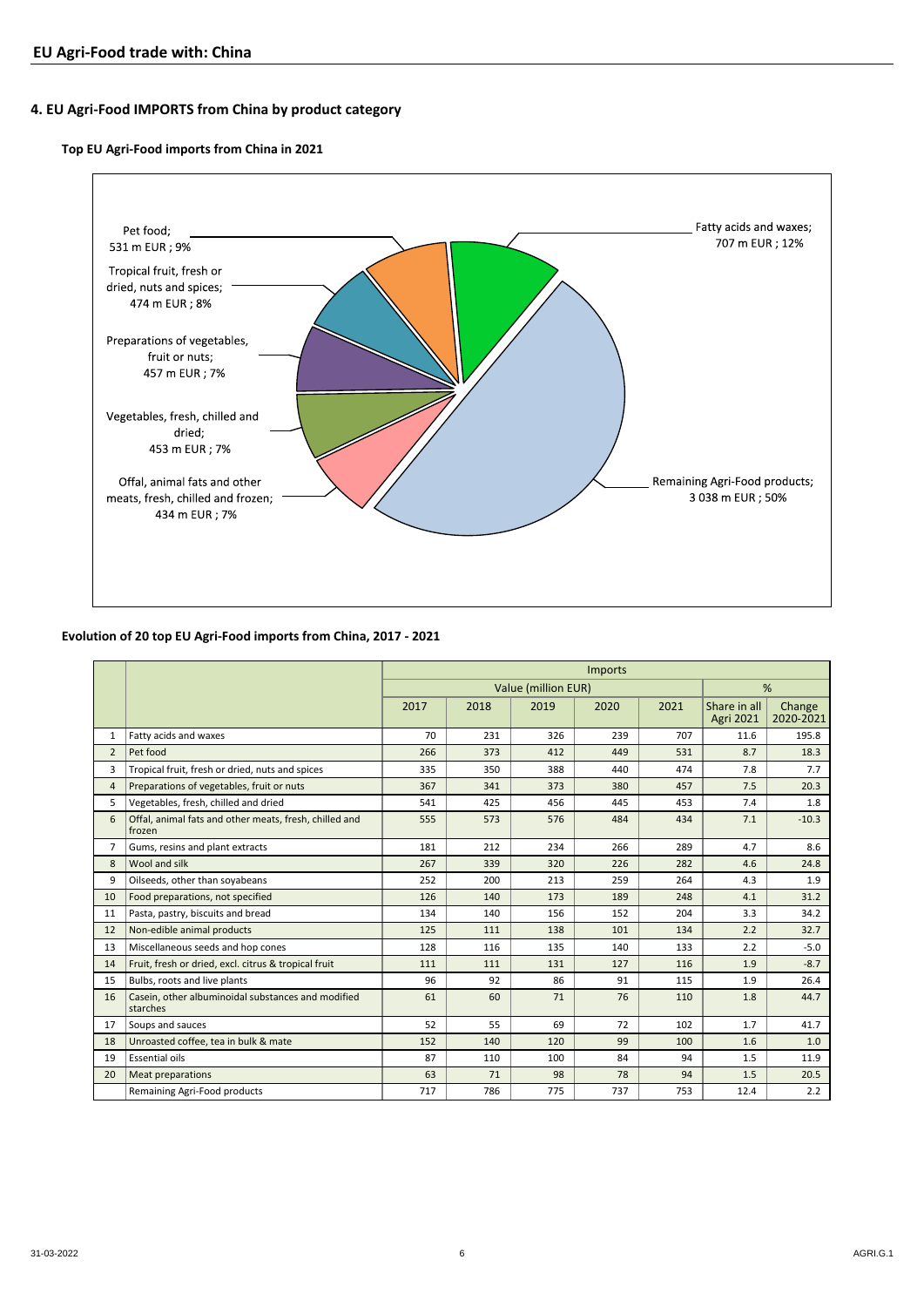### **Evolution of EU Agri-Food imports from China, 2017 - 2021**

|                                                                                                       | Imports                   |                              |                                |                              |                      |                                  |                     |
|-------------------------------------------------------------------------------------------------------|---------------------------|------------------------------|--------------------------------|------------------------------|----------------------|----------------------------------|---------------------|
|                                                                                                       |                           |                              | Value (million EUR)            |                              |                      |                                  | %                   |
|                                                                                                       | 2017                      | 2018                         | 2019                           | 2020                         | 2021                 | Share in all<br><b>Agri 2021</b> | Change<br>2020-2021 |
| <b>Agri Food</b>                                                                                      | 4687                      | 4976                         | 5 3 5 3                        | 5 1 3 3                      | 6094                 | 100.0                            | 18.7                |
| Agricultural food and feed products                                                                   | 3 1 3 7                   | 3027                         | 3 2 0 8                        | 3 1 3 5                      | 3 2 2 1              | 52.9                             | 2.7                 |
| <b>Commodities</b><br>- Wheat                                                                         | 786<br>$\mathbf{0}$       | 788<br>$\mathbf{0}$          | 838<br>$\mathbf{0}$            | 826<br>$\mathbf 0$           | 827<br>$\mathbf{0}$  | 13.6<br>0.0                      | 0.1                 |
| Cereals, other than wheat and rice                                                                    | 5                         | $\overline{4}$               | 6                              | 5                            | $7\overline{ }$      | 0.1                              | 40.0                |
| Rice                                                                                                  | $\mathbf{1}$              | 5                            | 13                             | 18                           | 11                   | 0.2                              | $-38.9$             |
| Flours and other products of the milling industry                                                     | 15                        | 13                           | 8                              | 12                           | 12                   | 0.2                              | 0.0                 |
| Malt<br>Starches, inulin & gluten                                                                     | $\overline{2}$            | $\mathbf{0}$<br>$\mathbf{1}$ | $\mathbf{0}$<br>$\overline{2}$ | $\mathbf{0}$<br>$\mathbf{1}$ | $\mathbf{0}$<br>3    | 0.0<br>0.0                       | 200.0               |
| Soyabeans                                                                                             | 22                        | 27                           | 30                             | 17                           | 26                   | 0.4                              | 52.9                |
| - - Oilseeds, other than soyabeans                                                                    | 252                       | 200                          | 213                            | 259                          | 264                  | 4.3                              | 1.9                 |
| - Palm & palm kernel oils                                                                             | $\mathbf{0}$              | $\mathbf{0}$                 | $\mathbf 0$                    | $\mathbf 0$                  | $\mathbf{0}$         | 0.0                              |                     |
| - Vegetable oils other than palm & olive oils<br>-- Oilcakes                                          | 21<br>108                 | 24<br>127                    | 26<br>143                      | 28<br>83                     | 30<br>48             | 0.5<br>0.8                       | 7.1<br>$-42.2$      |
| Other feed and feed ingredients                                                                       | $\overline{4}$            | $\overline{4}$               | $\overline{4}$                 | 5                            | 6                    | 0.1                              | 20.0                |
| Beet and cane sugar                                                                                   | $\mathbf{1}$              | $\mathbf{1}$                 | $\mathbf{1}$                   | $\mathbf{1}$                 | $\mathbf{1}$         | 0.0                              | 0.0                 |
| Sugar, other than beet & cane<br>Milk powders and whey                                                | 12<br>$\mathbf{0}$        | 14<br>$\Omega$               | 19<br>$\mathbf{1}$             | 17<br>$\overline{1}$         | 16<br>$\mathbf{1}$   | 0.3<br>0.0                       | $-5.9$<br>0.0       |
| - Butter                                                                                              |                           |                              | $\mathbf{0}$                   |                              | $\mathbf{0}$         | 0.0                              |                     |
| Gums, resins and plant extracts                                                                       | 181                       | 212                          | 234                            | 266                          | 289                  | 4.7                              | 8.6                 |
| Unroasted coffee, tea in bulk & mate                                                                  | 152                       | 140                          | 120                            | 99                           | 100                  | 1.6                              | 1.0                 |
| - Cocoa beans<br>Cocoa paste and powder                                                               | $\mathbf{1}$<br>9         | 6<br>11                      | $\mathbf{0}$<br>19             | $\overline{0}$<br>14         | $\mathbf{0}$<br>10   | 0.0<br>0.2                       | $-28.6$             |
| - Agricultural commodities, not specified                                                             |                           |                              |                                |                              |                      |                                  |                     |
| Other primary                                                                                         | 1833                      | 1720                         | 1836                           | 1770                         | 1757                 | 28.8                             | $-0.7$              |
| - - Live animals                                                                                      | 6                         | 6                            | 6                              | 5                            | 6                    | 0.1                              | 20.0                |
| - - Bovine meat, fresh, chilled and frozen<br>-- Pigmeat, fresh, chilled and frozen                   | $\mathbf{1}$              | $\mathbf{0}$<br>$\mathbf{0}$ | $\overline{2}$                 | $\overline{3}$               | $\mathbf{0}$<br>6    | 0.0<br>0.1                       | 100.0               |
| - - Poultry meat, fresh, chilled and frozen                                                           | $\mathbf{0}$              | $\overline{0}$               |                                |                              | $\overline{2}$       | 0.0                              |                     |
| - - Sheep and goat meat, fresh, chilled and frozen                                                    |                           |                              |                                |                              |                      |                                  |                     |
| Offal, animal fats and other meats, fresh, chilled and                                                | 555                       | 573                          | 576                            | 484                          | 434                  | 7.1                              | $-10.3$             |
| Fresh milk and cream, buttermilk and yoghurt<br>- Eggs and honey                                      | $\mathbf 0$<br>89         | $\mathbf 0$<br>78            | $\mathbf 0$<br>75              | $\mathbf 0$<br>66            | $\mathbf{0}$<br>78   | 0.0<br>1.3                       | 18.2                |
| Vegetables, fresh, chilled and dried                                                                  | 541                       | 425                          | 456                            | 445                          | 453                  | 7.4                              | 1.8                 |
| - Fruit, fresh or dried, excl. citrus & tropical fruit                                                | 111                       | 111                          | 131                            | 127                          | 116                  | 1.9                              | $-8.7$              |
| Citrus fruit                                                                                          | 67                        | 60                           | 67                             | 60                           | 56                   | 0.9                              | $-6.7$              |
| -- Tropical fruit, fresh or dried, nuts and spices<br>Miscellaneous seeds and hop cones               | 335<br>128                | 350<br>116                   | 388<br>135                     | 440<br>140                   | 474<br>133           | 7.8<br>2.2                       | 7.7<br>$-5.0$       |
| -- Agricultural primary food products, not specified                                                  |                           |                              |                                |                              |                      |                                  |                     |
| - Processed (incl. wine)                                                                              | 518                       | 520                          | 534                            | 539                          | 637                  | 10.5                             | 18.2                |
| - - Meat preparations<br>- - Cheese                                                                   | 63<br>$\mathbf 0$         | 71<br>$\mathbf{0}$           | 98<br>$\mathbf 0$              | 78                           | 94<br>$\mathbf 0$    | 1.5<br>0.0                       | 20.5                |
| - - Olive oil                                                                                         | $\mathbf{0}$              | $\mathbf{0}$                 | $\mathbf{1}$                   | $\mathbf 0$                  | $\mathbf{0}$         | 0.0                              |                     |
| - Preparations of vegetables, fruit or nuts                                                           | 367                       | 341                          | 373                            | 380                          | 457                  | 7.5                              | 20.3                |
| - Fruit juices                                                                                        | 45                        | 62                           | 21                             | 35                           | 29                   | 0.5                              | $-17.1$             |
| Wine, vermouth, cider and vinegar<br>- - Roasted coffee and tea                                       | $\overline{9}$<br>33      | 10<br>36                     | 10<br>31                       | 8<br>37                      | 17<br>41             | 0.3<br>0.7                       | 112.5<br>10.8       |
| Food preparations and beverages                                                                       | 671                       | 797                          | 917                            | 955                          | 1 2 0 8              | 19.8                             | 26.5                |
| - Food preparations                                                                                   | 643                       | 769                          | 879                            | 922                          | 1 1 6 8              | 19.2                             | 26.7                |
| - - Chocolate, confectionery and ice cream<br>-- Infant food and other cereals, flour, starch or milk | 37<br>10                  | 37<br>$8\phantom{1}$         | 39<br>15                       | 36<br>12                     | 49<br>19             | 0.8<br>0.3                       | 36.1<br>58.3        |
| - - Pasta, pastry, biscuits and bread                                                                 | 134                       | 140                          | 156                            | 152                          | 204                  | 3.3                              | 34.2                |
| - - Soups and sauces                                                                                  | 52                        | 55                           | 69                             | 72                           | 102                  | 1.7                              | 41.7                |
| -- Coffee and tea extracts                                                                            | 18                        | 15                           | 15                             | 12                           | 15                   | 0.2                              | 25.0                |
| -- Food preparations, not specified<br>- - Pet food                                                   | 126<br>266                | 140<br>373                   | 173<br>412                     | 189<br>449                   | 248<br>531           | 4.1<br>8.7                       | 31.2<br>18.3        |
| <b>Beverages</b>                                                                                      | 28                        | 28                           | 39                             | 33                           | 40                   | 0.7                              | 21.2                |
| - - Waters and soft drinks                                                                            | 8                         | 9                            | 11                             | 10                           | 13                   | 0.2                              | 30.0                |
| - Beer<br>Spirits and liqueurs                                                                        | 10                        | 11                           | 12                             | 6<br>16                      | 10                   | 0.2                              | 66.7                |
| Odoriferous substances                                                                                | 10<br>$\mathbf{0}$        | $\bf 8$<br>$\overline{0}$    | 15<br>$\mathbf{0}$             | $\overline{0}$               | 17<br>$\mathbf{0}$   | 0.3<br>0.0                       | 6.3                 |
| Non-edible                                                                                            | 879                       | 1 1 5 2                      | 1 2 2 8                        | 1043                         | 1665                 | 27.3                             | 59.6                |
| Non-edible                                                                                            | 879                       | 1 1 5 2                      | 1 2 2 8                        | 1043                         | 1665                 | 27.3                             | 59.6                |
| - Raw hides, skins and furskins<br>-- Non-edible animal products                                      | $\mathbf{1}$<br>125       | 2<br>111                     | $\overline{2}$<br>138          | 5<br>101                     | 11<br>134            | 0.2<br>2.2                       | 120.0<br>32.7       |
| - - Wool and silk                                                                                     | 267                       | 339                          | 320                            | 226                          | 282                  | 4.6                              | 24.8                |
| -- Cotton, flax and hemp, and plaiting materials                                                      | 64                        | 64                           | 68                             | 66                           | 91                   | 1.5                              | 37.9                |
| - - Cut flowers and plants                                                                            | 10                        | 11                           | 12                             | 19                           | 33                   | 0.5                              | 73.7                |
| --Bulbs, roots and live plants<br>- - Raw tobacco                                                     | 96<br>96                  | 92<br>130                    | 86<br>101                      | 91<br>110                    | 115<br>76            | 1.9<br>1.2                       | 26.4<br>$-30.9$     |
| -- Cigars and cigarettes                                                                              | 0                         | 0                            | 0                              | $\mathbf{1}$                 | $\overline{7}$       | 0.1                              | 600.0               |
| -- Fatty acids and waxes                                                                              | 70                        | 231                          | 326                            | 239                          | 707                  | 11.6                             | 195.8               |
| - - Sugar alcohols                                                                                    | $1\,$                     | $\mathbf{1}$                 | $\overline{2}$                 | $\overline{7}$               | 3                    | 0.0                              | $-57.1$             |
| - - Essential oils<br>- - Ethanol                                                                     | 87<br>$\mathsf{O}\xspace$ | 110<br>0                     | 100<br>0                       | 84<br>20                     | 94<br>$\overline{2}$ | 1.5<br>0.0                       | 11.9<br>$-90.0$     |
| - - Casein, other albuminoidal substances and modified                                                | 61                        | 60                           | 71                             | 76                           | 110                  | 1.8                              | 44.7                |
| -- Non-edible, not specified                                                                          |                           |                              |                                |                              |                      |                                  |                     |
| -- Products non-attributable                                                                          |                           |                              |                                |                              |                      |                                  |                     |